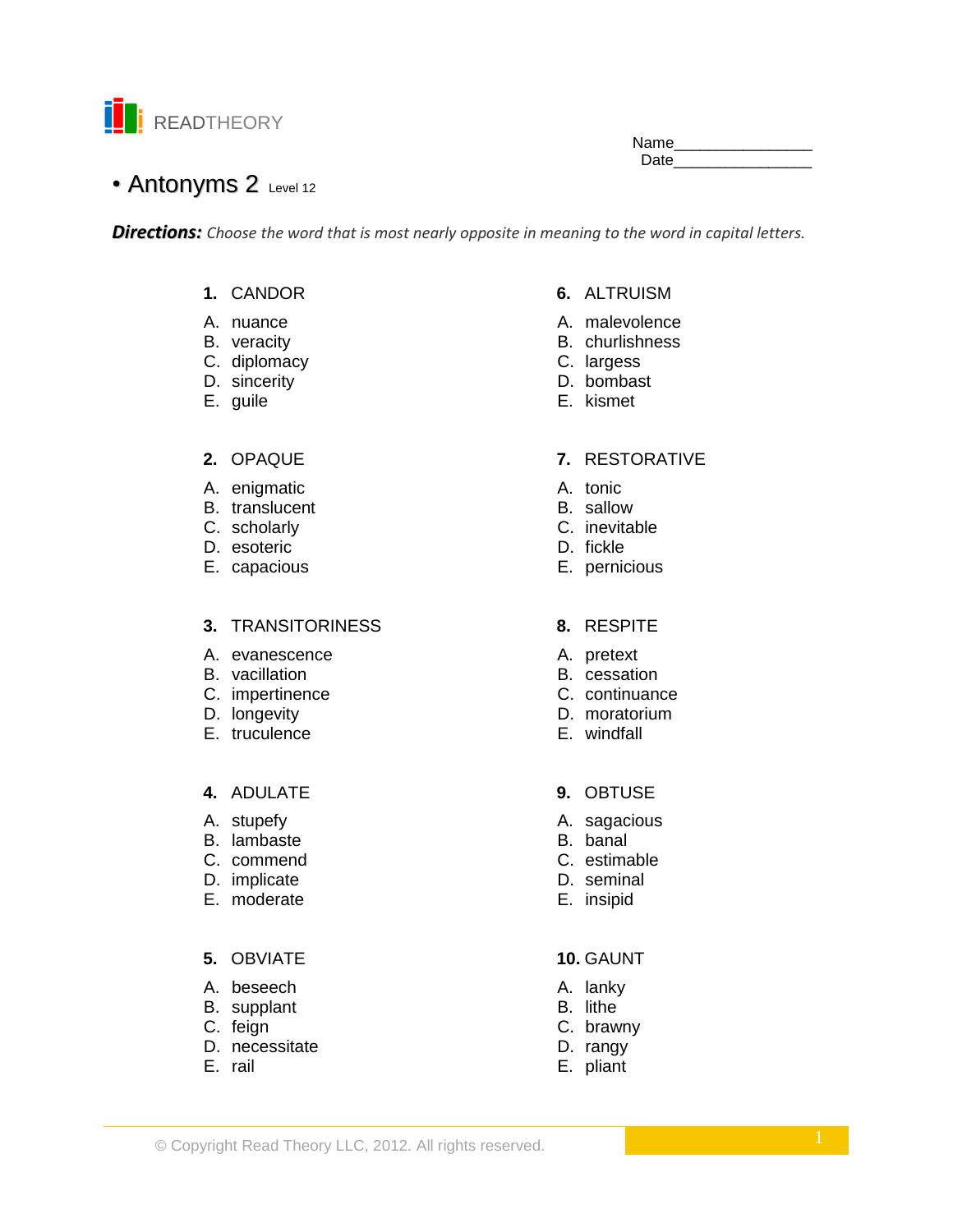## **Answers and Explanations**

1) **E**

The word *candor* means frankness. When one speaks with candor, he or she is completely honest. The opposite of candor is dishonesty. Because *guile* is trickery or deception, choice **(E)** is correct.

**(A)** is incorrect because *nuance* is a subtle distinction in meaning. This is not the opposite of *candor*.

**(B)** is incorrect because *veracity* is accuracy or truth. This is practically synonymous with *candor*, not the opposite of it.

**(C)** is incorrect because *diplomacy* is tact. This is not the opposite of *candor*.

**(D)** is incorrect because *sincerity* is truth or honesty. This is synonymous *candor*, not the opposite of it.

#### 2) **B**

The word *opaque* means not clear, obscure, or difficult to understand. Astrophysics is a field that is opaque to most students. The opposite of opaque is clear or easy to understand. Because *translucent* means clear or easy to understand, choice **(B)** is correct.

**(A)** is incorrect because *enigmatic* means puzzling. This is not the opposite of *opaque*.

**(C)** is incorrect because *scholarly* means concerned with academic learning. This is not the opposite of *opaque*.

**(D)** is incorrect because *esoteric* means understood only by a learned few. This is not the opposite of *opaque*.

**(E)** is incorrect because *capacious* means extensive or large. This is not the opposite of *opaque*.

#### 3) **D**

The word *transitoriness* means the state of lasting for only a short time. For example, the mayfly is noted for its transitoriness, since it lives for just one day. The opposite of transitoriness is the state of lasting a long time. Because *longevity* is a lengthy or great duration of individual life, choice **(D)** is correct.

**(A)** is incorrect because *evanescence* is the state of fading away or vanishing gradually. This is practically synonymous with *transitoriness*, not the opposite of it.

**(B)** is incorrect because *vacillation* is a state of indecision. This is not the opposite of *transitoriness*.

**(C)** is incorrect because *impertinence* is rudeness. This is not the opposite of *transitoriness*.

**(E)** is incorrect because *truculence* is fierceness or readiness to fight. This is not the opposite of *transitoriness*.

#### 4) **B**

The word *adulate* means to praise highly. An honoree at an award show is usually adulated by the host. The opposite of adulate is to denounce or criticize. Because *lambaste* means to disapprove angrily, choice **(B)** is correct.

**(A)** is incorrect because *stupefy* means to stun or astonish. This is not the opposite of *adulate*.

**(C)** is incorrect because *commend* means to praise. This is synonymous with *adulate*, not the opposite of it.

**(D)** is incorrect because *implicate* means to involve in a crime. This is not the opposite of *adulate*.

**(E)** is incorrect because *moderate* means to make less excessive. This is not the opposite of *adulate*.

#### 5) **D**

The word *obviate* means to make unnecessary. For example, preventive medicine might obviate the need for future medical procedures. The opposite of obviate is to make something required. Because *necessitate* means to make necessary or unavoidable, choice **(D)** is correct.

**(A)** is incorrect because *beseech* means to beg or implore. This is not the opposite of *obviate*.

**(B)** is incorrect because *supplant* means to substitute. This is not the opposite of *obviate*.

**(C)** is incorrect because *feign* means to pretend. This is not the opposite of *obviate*.

**(E)** is incorrect because *rail* means to scold with abusive language. This is not the opposite of *obviate*.

6) **A**